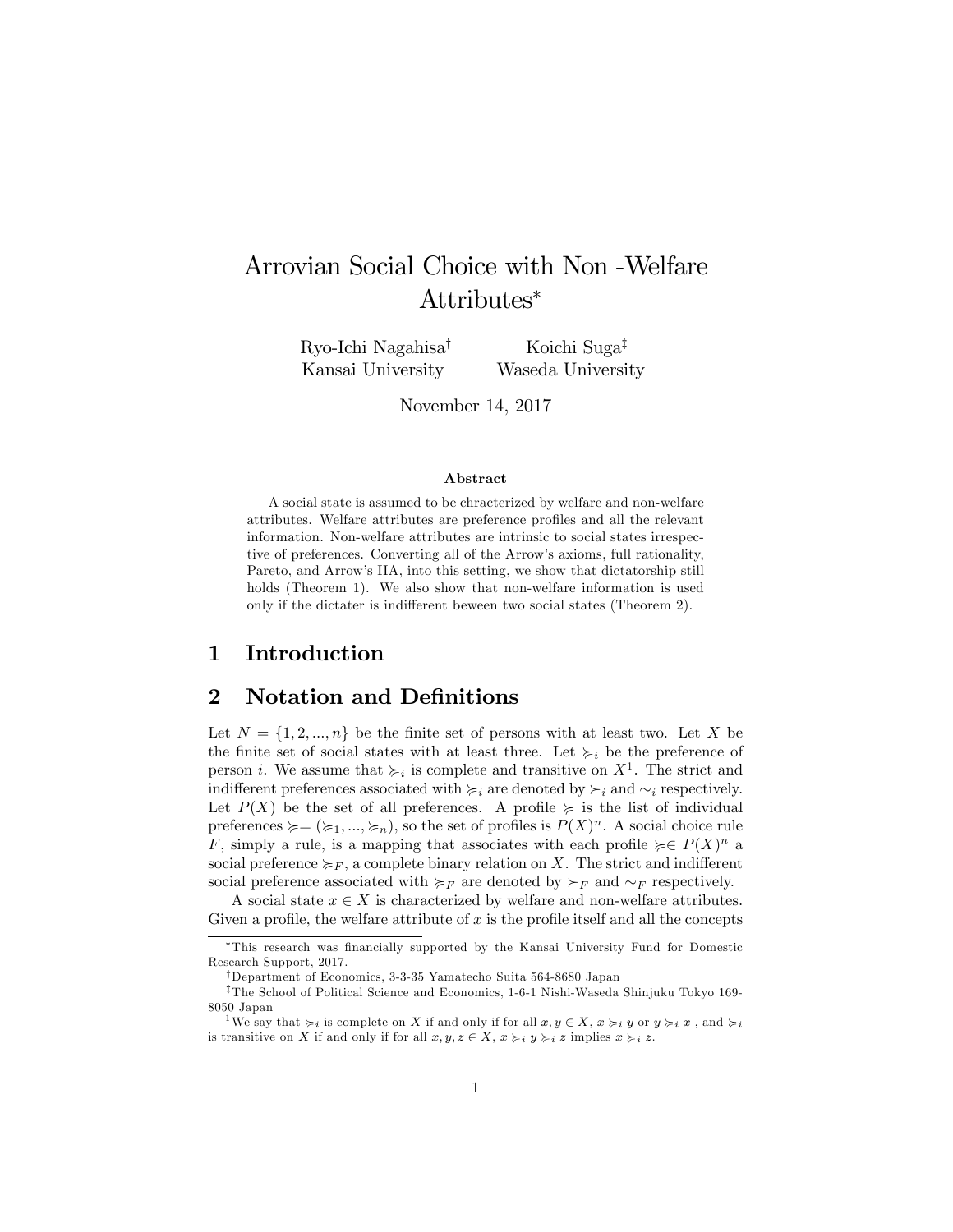derived from the profile such as utilities of  $x$ , the Borda numbers of  $x$  and so on, which depend on profiles. On the other hand non-welfare attributes are intrinsic to  $x$  independently from profiles. Let non-welfare attributes be given. We assume that all the social states are classified into subgroups in which each member is thought of as identical from the viewpoint of the nonwelfare attributes. Thus X has a partition  $\{X_{\lambda}\}_{\lambda \in \Lambda}$ , i.e.,  $X = \bigcup_{\lambda \in \Lambda} X$  $\lambda \in \Lambda$  $X_{\lambda}$  and

 $X_{\lambda} \cap X_{\lambda'} = \emptyset$  for all  $\lambda \neq \lambda'$ . If  $x, y \in X_{\lambda}$ , we cannot distinguish between x and y from the viewpoint of the non-welfare attribute. We call  $X_{\lambda}$  an attribute set. We assume that there exist at least two attribute sets.

**Remark 1** A weaker definition of attribute sets is that  $X$  has a covering, i.e.,  $X = \bigcup$  $\bigcup_{\lambda \in \Lambda} X_{\lambda}$  holds, but not necessarily  $X_{\lambda} \cap X_{\lambda'} = \emptyset$  for all  $\lambda \neq \lambda'$ . This definition is however essentially the same as our definition by letting all the intersections be new attribute sets. The example below helps us to understand this point. Let  $R$  and  $B$  be the sets of red-colored objects and blue-colored objects respectively. If there exist some objects that look red and blue, i.e., the intersection  $R \cap B$  is nonempty, we let  $P = R \cap B$  be a new attribute set called the set of purple-colored objects.

Example 1 Lady Chatterley's Lover (Sen 1969)

 $X = \{r_{AB}, r_A, r_B, r_0\}.$ The non-welfare attribute: Read or not, a kind of morality The attribute sets: either  $\{r_{AB}\}, \{r_A, r_B\}, \{r_0\}$  or  $\{r_{AB}, r_A, r_B\}, \{r_0\}.$ 

Example 2 Marriage (Gibbard 1974)

 $X = \{w_E, w_J, w_o\}.$ The non-welfare attribute: Marriage or not, one of customs The attribute sets:  $\{w_E, w_J\}$ ,  $\{w_o\}$ .

#### Example 3 Mac or Windows

 $X = \{(m, m), (m, w), (w, m), (w, w)\}.$ The non-welfare attribute: Corporate or not. The attribute sets:  $\{(m, m), (w, w)\}, \{(m, w), (w, m)\}.$ 

Example 4 Building a commercial complex (C) or protecting natural environment (E)

 $X = \{C, E\} \times \prod_{i=1}^{n}$  $\prod_{i=1} X_i$ .

The non-welfare attribute: Environment. The attribute sets:  $\{C\} \times \prod_{i=1}^{n}$  $\prod_{i=1}^n X_i, \{E\} \times \prod_{i=1}^n$  $\prod_{i=1} X_i$ .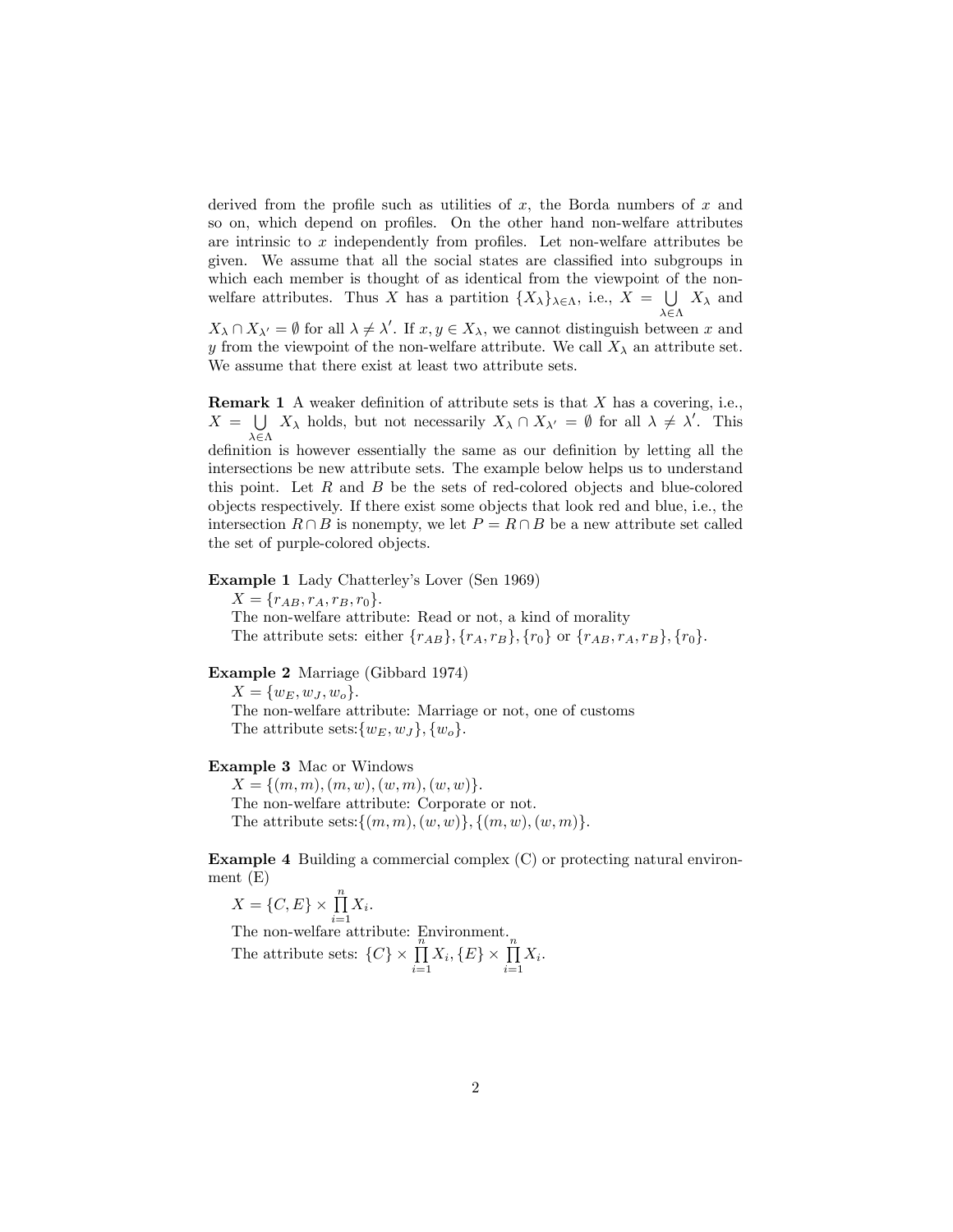#### 3 Axioms

A rule F satisfies Conditional Full Rationality (CFR) if for any  $\succcurlyeq \in P(X)^n$ , any  $X_{\lambda}, X_{\lambda'}, \lambda \neq \lambda'$  and any  $\{x, y, z\} \subset X_{\lambda} \cup X_{\lambda'}, x \succcurlyeq_{F} y \succcurlyeq_{F} z$  implies  $x \succcurlyeq_{F} z$ . Note that transitivity of  $\succcurlyeq_F$  does not always hold on  $\{x, y, z\}$  if each of the three belongs to a different attribute set. It is easy to see that a rule  $F$  satisfies CFR if and only if for any  $X_{\lambda}, X_{\lambda'}, \lambda \neq \lambda'$  and any  $\{x, y, z\} \subset X_{\lambda} \cup X_{\lambda'},$  (i)  $x \sim_F y \sim_F z$  implies  $x \sim_F z$  and (ii) either  $x \succ_F y \succ_F z$  or  $x \succ_F y \succ_F z$ implies  $x \succ_F z$ .

There are four cases for CFR.

(0) either  $x, y, z \in X_\lambda$  or  $x, y, z \in X_{\lambda'};$ 

(1)  $x \in X_\lambda, y \in X_\lambda, z \in X_{\lambda'};$ 

 $(2)$   $x \in X_{\lambda}, y \in X_{\lambda'}, z \in X_{\lambda'};$ 

(3)  $x \in X_{\lambda}, y \in X_{\lambda'}, z \in X_{\lambda}.$ 

Case (0) is essentially equivalent to Full Rationality (FR) imposed on Arrovian rules. A rule F satisfies FR if for any  $\succcurlyeq \in P(X)^n$  and any  $x, y, z \in X$ ,  $x \succcurlyeq_F y \succcurlyeq_F z$  implies  $x \succcurlyeq_F z$ . An everyday example illustrates Case (1).

**Example 5** Let a non-welfare attribute be religion. Let  $x, y, z$  be social states as follows.

x :We are Christian with a piece of bread per day;

y :We are Christian with no bread per day; and

z :We are not religious with bread as much as we like per day.

Then it looks natural that  $x \succcurlyeq_F y \succcurlyeq_F z$  implies  $x \succcurlyeq_F z$ . If we Christians like having one piece of bread better than no bread  $(x \succcurlyeq_F y)$  and if we like being a Christian with no bread better than being a rich with no religious faith  $(y \succcurlyeq_F z)$ , then we like being a Christian with one piece of bread better than a rich with no religious faith  $(x \succcurlyeq_F z)$ .

The formal meaning of Case (1) is as follows. Note that  $\{x, z\}$  and  $\{y, z\}$ have no difference in non-welfare attributes;  $x \in X_{\lambda}$  and  $z \in X_{\lambda'}$  whereas  $y \in X_{\lambda}$  and  $z \in X_{\lambda'}$ . Thus if we have  $x \prec_F z$  whereas  $y \succ_F z$ , this implies that the welfare attributes of  $y$  are more highly praised in social preference than that of x. But this is a contradiction because  $x \succcurlyeq_F y$  was made only by welfare attributes. In this case we can ignore non-welfare attributes since  $x$  and  $y$  have no difference in non-welfare attributes. Therefore  $x \succcurlyeq_F z$  should be made. Case  $(2)$  can be justified as well.

A slight modification of the everyday example in Case (1) illustrates Case (3).

**Example 6** Let  $x, y, z$  be social states as follows.

 $x$ : We are Christian with a piece of bread per day;

y :We are not religious with bread as much as we like per day; and

z :We are Christian with no bread per day.

If we like being a Christian with a piece of bread better than being a rich with no religious faith  $(x \succ_F y)$  but we might as well discard the faith as starve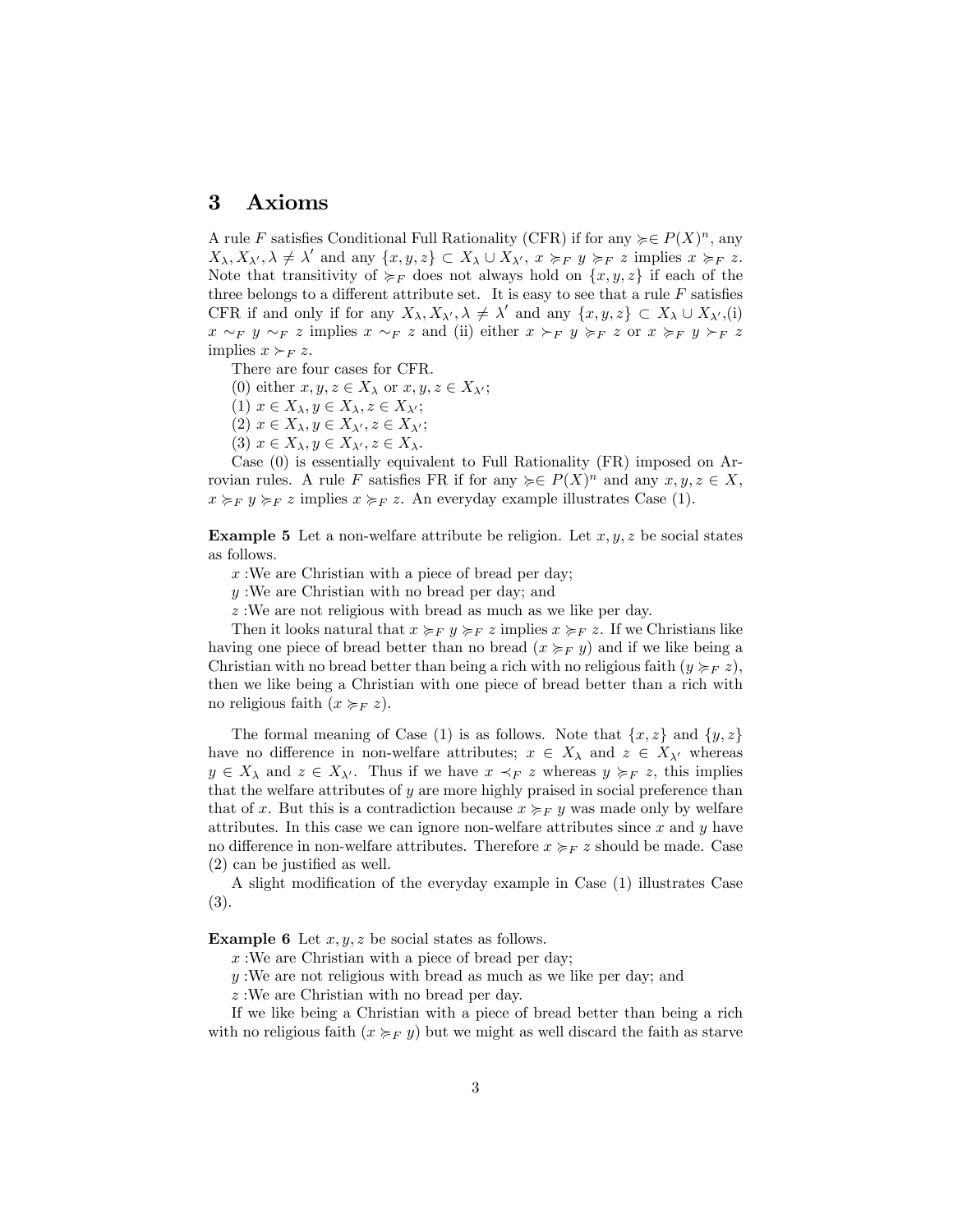to death  $(y \succcurlyeq_F z)$ , then we Christian like having food better than no food  $(x \succcurlyeq_F z).$ 

The formal meaning of Case (3) is explained as well as in Case (1). Note that  $\{x, y\}$  and  $\{y, z\}$  have no difference in non-welfare attributes;  $x \in X_\lambda$  and  $y \in X_{\lambda'}$  whereas  $y \in X_{\lambda'}$  and  $z \in X_{\lambda}$ . Thus  $x \succcurlyeq_F y \succcurlyeq_F z$  implies that the welfare attributes of x are not less praised in social preference than that of  $z$ . Since there exists no difference in non-welfare attributes between x and z, the social preference on  $\{x, z\}$  should be made only by the welfare attributes so that we conclude  $x \succcurlyeq_F z$ .

**Example 7** Let  $X = \{x, y, z\}$ . The attribute sets are  $\{x, y\}$  and  $\{z\}$ . The table below shows that (1)-(3) are independent each other.

|                                            | $(1)$ $(2)$ $(3)$ |  |
|--------------------------------------------|-------------------|--|
| $x \sim_F z \sim_F y \succ_F x$ yes yes no |                   |  |
| $z \sim_F x \sim_F y \succ_F z$ yes no yes |                   |  |
| $y \sim_F x \sim_F z \succ_F y$ no yes yes |                   |  |
|                                            |                   |  |

As we noted before, transitivity of  $\succeq_F$  does not always hold if three social states belong to different attribute sets. The example below illustrates this point.

Example 8 There exist three non-welfare attributes, religion, health and sex. Let  $x, y, z$  be social states as follows:

 $x:$ We are Christian and smokers, and same-sex marriage is not legalized;

y :We are Non-Christian and nonsmokers, and same-sex marriage is not legalized; and

z :We are are Non-Christian and smokers, and same-sex marriage is legalized.

The attribute sets are  $\{x\}, \{y\}, \{z\}$ . In this example  $x \succcurlyeq_F y \succcurlyeq_F z$  does not imply  $x \succcurlyeq_F z$ . Note that the social decision for any two social states are made by two non-welfare attributes;  $x \succ F y$  is made by religion and health whereas  $y \succcurlyeq_F z$  is made by health and sex. Similarly  $x \succcurlyeq_F z$  has to be made by sex and religion. But no information needed for this decision is derived from  $x \succcurlyeq_F y$ and  $y \succcurlyeq_F z$ .

A rule F satisfies Independence (I) if for any  $\succcurlyeq, \succcurlyeq' \in P(X)^n$  and any  $x, y \in X$ , if  $\succcurlyeq_i \bigcap \{x, y\}^2 = \succcurlyeq'_i \bigcap \{x, y\}^2$  for all  $i \in N$ , then  $\succcurlyeq_F \bigcap \{x, y\}^2 = \succ_F' \bigcap \{x, y\}^2$ . A rule F satisfies Pareto (P) if for any  $\succcurlyeq \in P(X)^n$  and any  $x, y \in X$ , if  $x \succ_i y$ for all  $i \in N$ , then  $x \succ_F y$ . A rule F satisfies Indifference Pareto (IP) if for any  $\succcurlyeq\in P(X)^n$  and any  $x, y \in X$ , if  $x \sim_i y$  for all  $i \in N$  then  $x \sim_F y$ . A rule F satisfies  $\lambda$ -Indifference Pareto ( $\lambda$ IP) if for any  $\succcurlyeq \in P(X)^n$  and any  $x, y \in X$ , if  $x \sim_i y$  for all  $i \in N$  and  $x, y \in X_\lambda$  for some  $\lambda$  then  $x \sim_F y$ . A rule F is the Pareto extension rule if and only if for all  $\succcurlyeq \in P(X)^n$  and all  $x, y \in X$ ,  $x \geq_F y \iff \neg (y \succ_i x \ \forall i \in N)$ . A person i is decisive for  $(x, y)$  if for any  $\succcurlyeq\in P(X)^n, x \succ_i y$  implies  $x \succ_F y$ . A person i is dictator on  $Y \subset X$  if he is decisive for any pair in  $Y \times Y$ . A person i is dictator if he is dictator on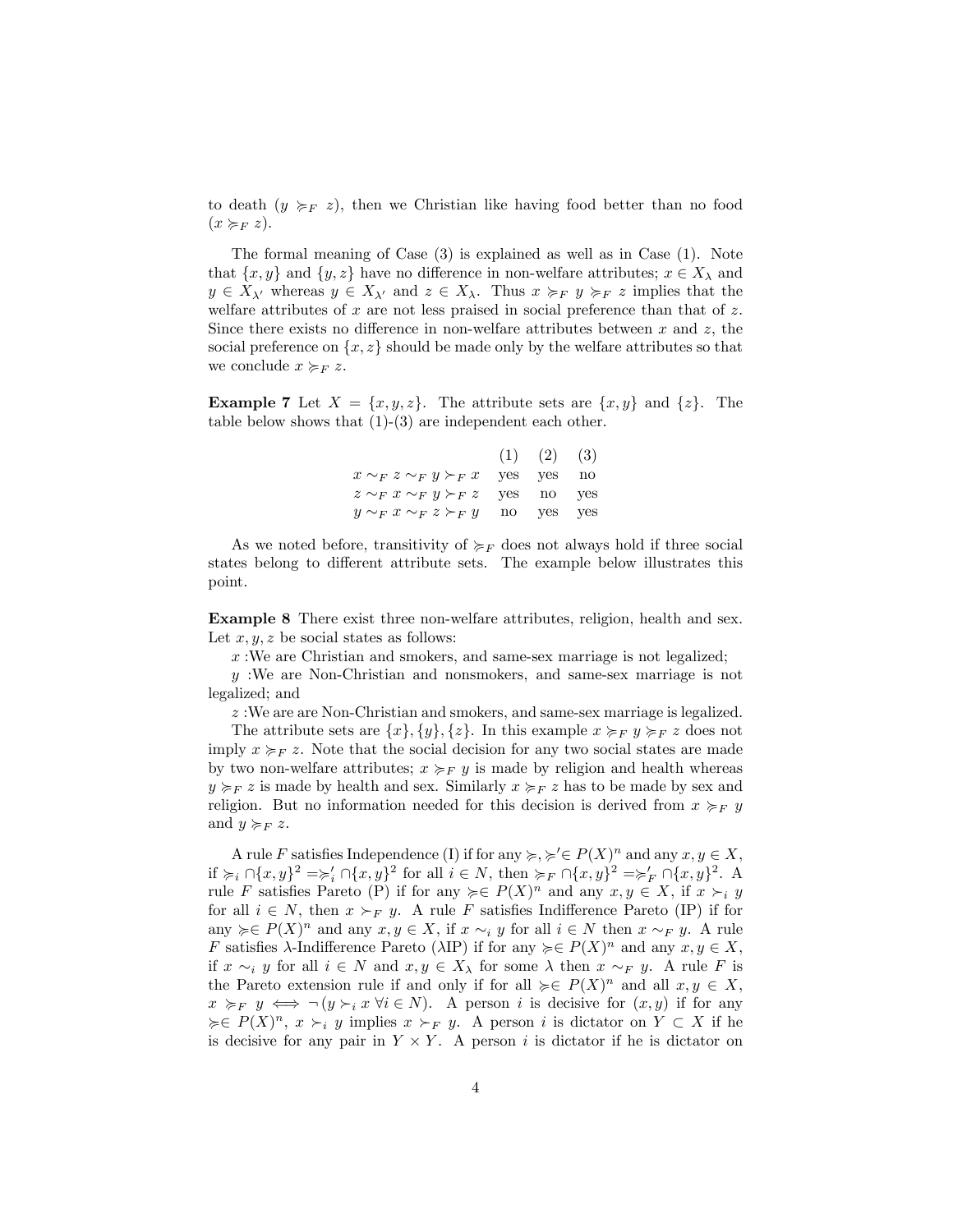$X^2$ . Neutrality holds on  $Y \subset X$  if for any  $\succcurlyeq \in P(X)^n$  and any  $x, y, z, w \in Y$ ,  $\{i \in N : x \succcurlyeq_i y\} = \{i \in N : z \succcurlyeq_i w\}$  and  $\{i \in N : x \preccurlyeq_i y\} = \{i \in N : x \succcurlyeq_i w\}$  $z \preccurlyeq_i w$  imply  $x \succcurlyeq_F y \Longleftrightarrow z \succcurlyeq_F w$ . If Neutrality holds on X, we say simply a rule F satisfies Neutrality (N). A rule F satisfies  $\lambda$ -Neutrality ( $\lambda$ N) if for any  $c \in P(X)^n$  and any  $x, y, z, w \in X$ ,  $\{i \in N : x \succ_{i} y\} = \{i \in N : z \succ_{i} w\}$  and  $\{i \in N : x \preccurlyeq_i y\} = \{i \in N : z \preccurlyeq_i w\} \text{ and } x, y \in X_\lambda, z, w \in X_{\lambda'} \text{ for some } \lambda, \lambda'$  $(\lambda = \lambda' \text{ is possible}) \text{ imply } x \succcurlyeq_F y \Longleftrightarrow z \succcurlyeq_F w.$ 

For any  $x \in X$ , let  $X(x)$  be the attribute set containing x. We say that a rule F uses non-welfare attributes if either (i) there exist some  $\succcurlyeq P(X)^n$  and some  $x, y \in X$  such that  $X(x) \neq X(y)$ ,  $x \sim_i y$  for all i and  $x \not\sim_F y$  or (ii) there exist some  $\succcurlyeq \in P(X)^n$  and some  $x, y, z, w \in X$  such that

(ii-a)  $\{i \in N : x \succcurlyeq_i y\} = \{i \in N : z \succcurlyeq_i w\}$  and  $\{i \in N : x \preccurlyeq_i y\} = \{i \in N : x \succcurlyeq_i w\}$  $z \preccurlyeq_i w$ ;

(ii-b)  $z \notin X(x) \cup X(y)$  or  $w \notin X(x) \cup X(y)$ ; and

(ii-c)  $x \succcurlyeq_F y \Longleftrightarrow z \succcurlyeq_F w$  does not hold.

Note that  $x = z \& y = w$  never happens at (ii) because of (ii-b). Note also that if a rule uses non-welfare attributes it violates N. We say that a rule  $F$  satisfies the Use of Non-Welfare Attributes (UNWA) if it uses non-welfare attributes. Note that if a rule satisfies UNWA then it violates N, but not vice versa. The Borda rule violates N but does not satisfy UNWA. In contrast, it looks natural to impose  $\lambda$ N on rules satisfying UNWA.

#### 4 Results

**Theorem 1** (1) Suppose that there exists some attribute set with at least two elements. Then if a rule  $F$  satisfies CFR, I and  $P$ , there exists a person i who is decisive for any pair  $(x, y)$  except for all the pairs such that  $\{x\} = X_{\lambda}$  and  $\{y\} = X_{\lambda'}$ .

(2) Suppose that there exists at most one attribute set that is singleton. Then if a rule  $F$  satisfies CFR, I and  $P$ , there exists dictator.

**Proof.** (1). Let  $X_{\lambda}$  be the set with x and y. Take  $X_{\lambda}(\lambda' \neq \lambda)$  and  $z \in X_{\lambda'}$ arbitrarily. First we show that i is dictator on  $X_{\lambda} \cup X_{\lambda'}$ . Thanks to CFR,  $\succcurlyeq_F$  is complete and transitive on  $\{x, y, z\}$  and hence Arrow's Theorem is applied. Thus there exists a dictator i on  $\{x, y, z\}$ . This further implies that i is dictator on  $X_{\lambda}$  and decisive for any pairs in  $(X_{\lambda} \times X_{\lambda'}) \cup (X_{\lambda'} \times X_{\lambda})$ . The only remaining thing to prove is that i is dictator on  $X_{\lambda'}$  if  $X_{\lambda'}$  contains at least two elements. Let  $z, w \in X_{\lambda'}$  and  $z \succ_i w$ . We can let  $z \succ_i x \succ_i w$  and  $x \in X_{\lambda}$ . Since i is decisive on  $\{x, z\}$  and  $\{x, w\}$ , we have  $z \succ_F x \succ_F w$ . By CFR, we have  $z \succ_F w$ , the desired result. By noting that this holds for any  $X_{\lambda'}$ , this completes the proof of  $(1)$ .

 $(2)$ . (1) completes the proof.  $\blacksquare$ 

<sup>&</sup>lt;sup>2</sup>We can say that *i* is dictator if he is decisive for all pairs in  $X$ .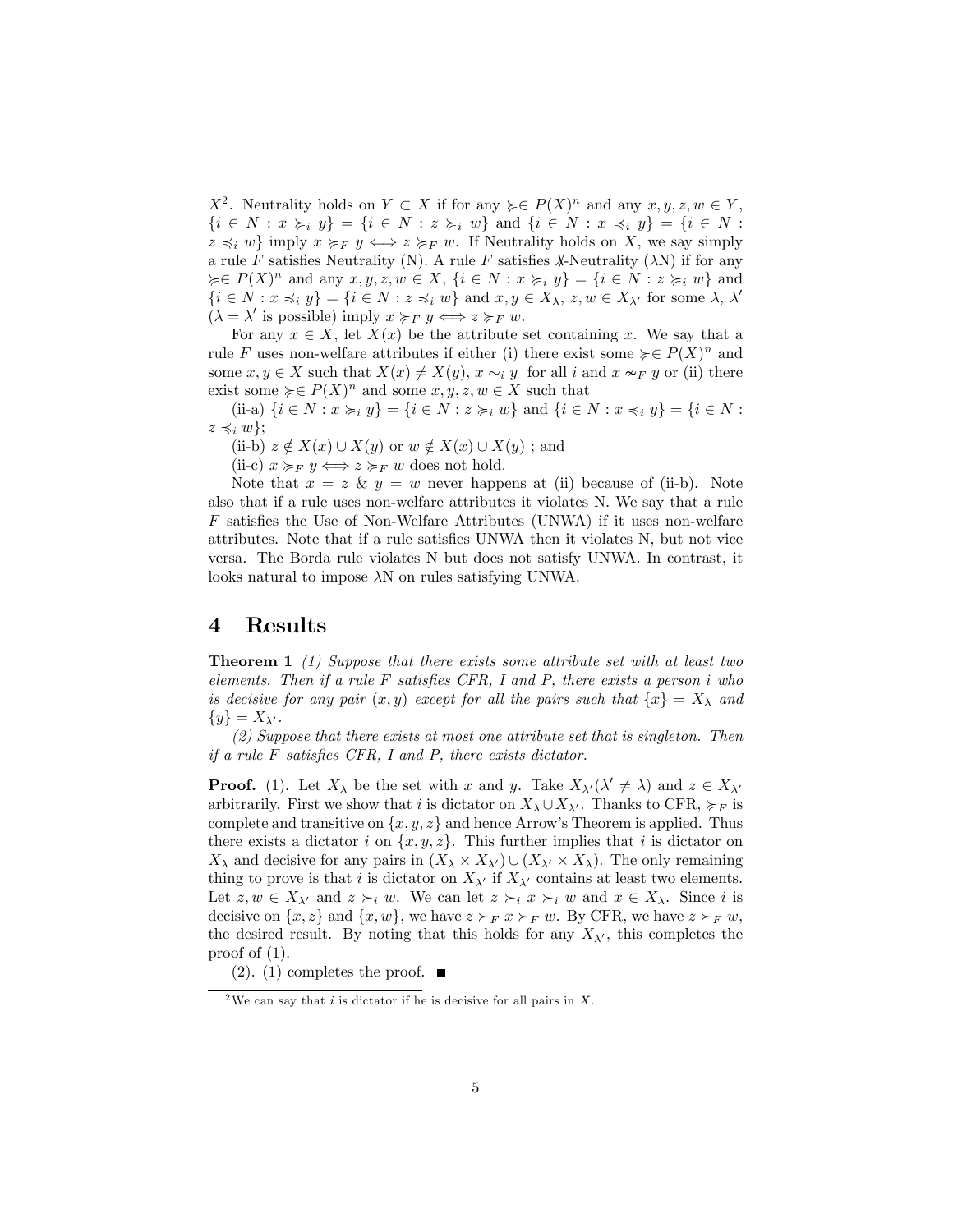**Theorem 2** (1) If a rule satisfies CFR, I, and UNWA, then it violates either FR or IP, and if either (i) there exist only two attribute sets or (ii) there exists at most one attribute set that is singleton, the rule satisfies  $FR$  and violates IP. If  $(ii)$  holds, the rule is a dictatorial rule with a decision hierarchy. See Appendix for the definition.

(2) For any rule satisfying CFR and I, it satisfies  $\lambda N$  if and only if it satisfies  $\lambda IP$ .

**Proof.** The first part of the statement in (1) and (2) follows from a well known fact that any rule satisfying  $FR$ , I and IP satisfies N (Sen1970). Noting that FR is reduced to CFR for two attribute sets case, we establish (i) of (1). See Appendix for (ii). If IP is satisfied, Theorem 3 in Appendix shows that the rule is a dictatorial rule with a decision hierarchy which obviously violates UNWA (and satisfies FR).  $\blacksquare$ 

(ii) of Theorem 2 says that if there exists at most one attribute set that is singleton, there exists no rule satisfying CFR, I, P, IP and UNWA. For rules satisfying all the axioms of Theorems 1 and 2, there are eight cases that are logically possible. Table 1 lists the cases.

Table 1

|                                    | $(1)$ of Th. 1 | $(2)$ of Th. 1 |  |
|------------------------------------|----------------|----------------|--|
| only two attribute sets            | Case 1         | Case 2         |  |
| FR is satisfied and IP is violated |                |                |  |
| three or more attribute sets       | Case 3         | Case 4         |  |
| FR is violated and IP is satisfied |                |                |  |
| three or more attribute sets       | Case 5         | Case 6         |  |
| FR is satisfied and IP is violated |                |                |  |
| three or more attribute sets       | Case 7         | Case 8         |  |
| neither FR nor IP is satisfied     |                |                |  |

Theorem 2 says that Case 4 is impossible. Note also that there exists dictator in Case 5, which therefore is impossible. See Appendix for more detailed argument on the remaining cases.

We show independence of the axioms. Each attribute set is indexed by  $X_{\tau}$  $(\tau = 1, ..., t)$ . For any  $x \in X$ , let  $\tau(x) \in \{1, ..., t\}$  be such that  $x \in X_{\tau(x)}$ .

**Example 9** (The simple majority rule weighted by non-welfare value) Let  $N(x, y, z)$  $)=\#\{i\in N: x\succ_i y\}.$  Let a rule F be defined by: For any  $\succcurlyeq\in P(X)^n$  and any  $x, y \in X$ ,

 $x \succ_F y \iff N(x, y, \succcurlyeq) > N(y, x, \succcurlyeq)$  or  $[N(x, y, \succcurlyeq) = N(y, x, \succcurlyeq)$  and  $\tau(x) > \tau(y)$ ]  $x \sim_F y \iff N(x, y, \succcurlyeq) = N(y, x, \succcurlyeq)$  and  $\tau(x) = \tau(y)$ .

This rule has no dictator and satisfies all the axioms except for CFR.

**Example 10** (The Borda rule weighted by non-welfare value) Let  $\beta(x, \geqslant)$  =  $\sum_{n=1}^{\infty}$  $\sum_{i=1}^{n} \# \{y \in X : x \succcurlyeq_i y\}.$  Let  $k > 0$  be such that  $n + k > kt$ . Let a rule F be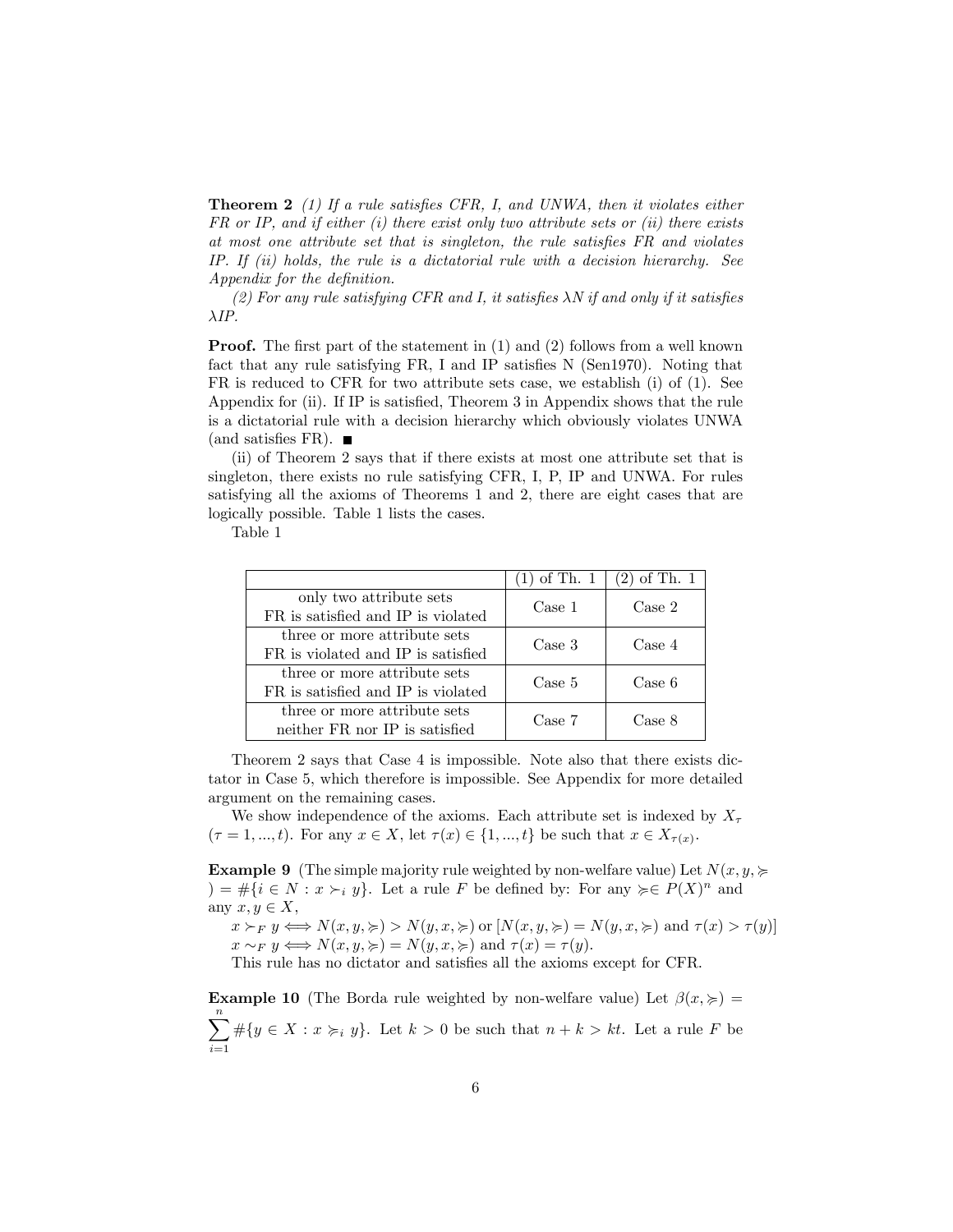defined by: For any  $\succcurlyeq \in P(X)^n$  and any  $x, y \in X$ ,

 $x \succcurlyeq_F y \Longleftrightarrow \beta(x, \succcurlyeq)+k\tau(x) \geq \beta(y, \succcurlyeq)+k\tau(y).$ 

This rule has no dictator and satisfies all the axioms except for I. Note that P is assured by the condition  $n + k > kt$ .

**Example 11** (The non-welfare value first rule) Let a rule  $F$  be defined by: For any  $\succcurlyeq\in P(X)^n$  and any  $x, y \in X$ ,

 $x \succ_F y \Longleftrightarrow [\tau(x) > \tau(y)]$  or  $[\tau(x) = \tau(y) \& x \succ_1 y]$  $x \sim_F y \iff \tau(x) = \tau(y) \& x \sim_1 y$ 

This rule has no dictator and satisfies all the axioms except for P.

Example 12 (The hierarchical dictatorial rule weighted by non-welfare value) Let each alternatives be indexed, 1, 2, ..., q, where  $\#X = q$ . Let  $\mu(x) \in \{1, 2, ..., q\}$ be the number of x. Let a rule F be defined by: For any  $\succcurlyeq \in P(X)^n$  and any  $x, y \in X$ ,

$$
x \succ_F y \Longleftrightarrow \begin{cases} \exists k \in \{1, ..., n\} \text{ s.t. } x \sim_i y \ \forall i \leq k - 1 \ \& x \succ_k y \\ \text{or} \\ x \sim_i y \ \forall i \ \& \ \mu(x) > \mu(y). \end{cases}
$$

This is a dictatorial rule where Person 1 is dictator, and satisfies all the axioms except for  $\lambda$ IP.

**Example 13** (The complete dictatorial rule) Let a rule  $F$  be such that there exists some  $i \in N$ , called complete dictator, such that  $x \succcurlyeq_F y \iff x \succcurlyeq_i y$  for any  $\succeq \in P(X)^n$  and any  $x, y \in X$ . This rule satisfies all the axioms except for UNWA.

#### 5 Conclusion

#### 6 Appendix

1. We obtain a refinement of the Arrow's impossibility theorem when we impose IP on rules.

Let D be a nonempty subset of  $P(X)^n$ . We say that person i is dictator, complete dictator, converse dictator, and complete converse dictator for D if the followings holds respectively: For any  $\succcurlyeq\in D$  and any  $x, y \in X$ ,  $x \succ_i y \Longrightarrow$  $x \succ_F y$  (dictator);  $x \succ_i y \iff x \succ_F y$  (complete dictator);  $x \succ_i y \iff x \prec_F y$ (converse dictator); and  $x \succcurlyeq_i y \Longleftrightarrow x \preccurlyeq_F y$  (complete converse dictator).

A rule  $F$  is a dictatorial rule with a decision hierarchy if there exist persons  $i_1, i_2, ..., i_{k-1}, i_k$   $(1 \leq k \leq n)$  such that  $i_1$  is dictator,  $i_2$  is dictator or converse dictator for  $D_{i_1} = \{ \geq \in P(X)^n : x \sim_{i_1} y$  for all  $x, y \in X \}$ ,  $i_3$  is dictator or converse dictator for  $D_{i_1i_2} = \{ \succcurlyeq \in P(X)^n : x \sim_{i_1} y \text{ and } x \sim_{i_2} y \text{ for all } i_2 \in \mathbb{N} \}$  $x, y \in X\}$ ,...,  $i_{k-1}$  is dictator or converse dictator for  $D_{i_1 i_2 \cdots i_{k-2}} = \{ \succcurlyeq P(X)^n :$  $x \sim_{i_1} y, x \sim_{i_2} y, ..., x \sim_{i_{k-2}} y$  for all  $x, y \in X$  and  $i_k$  is complete dictator or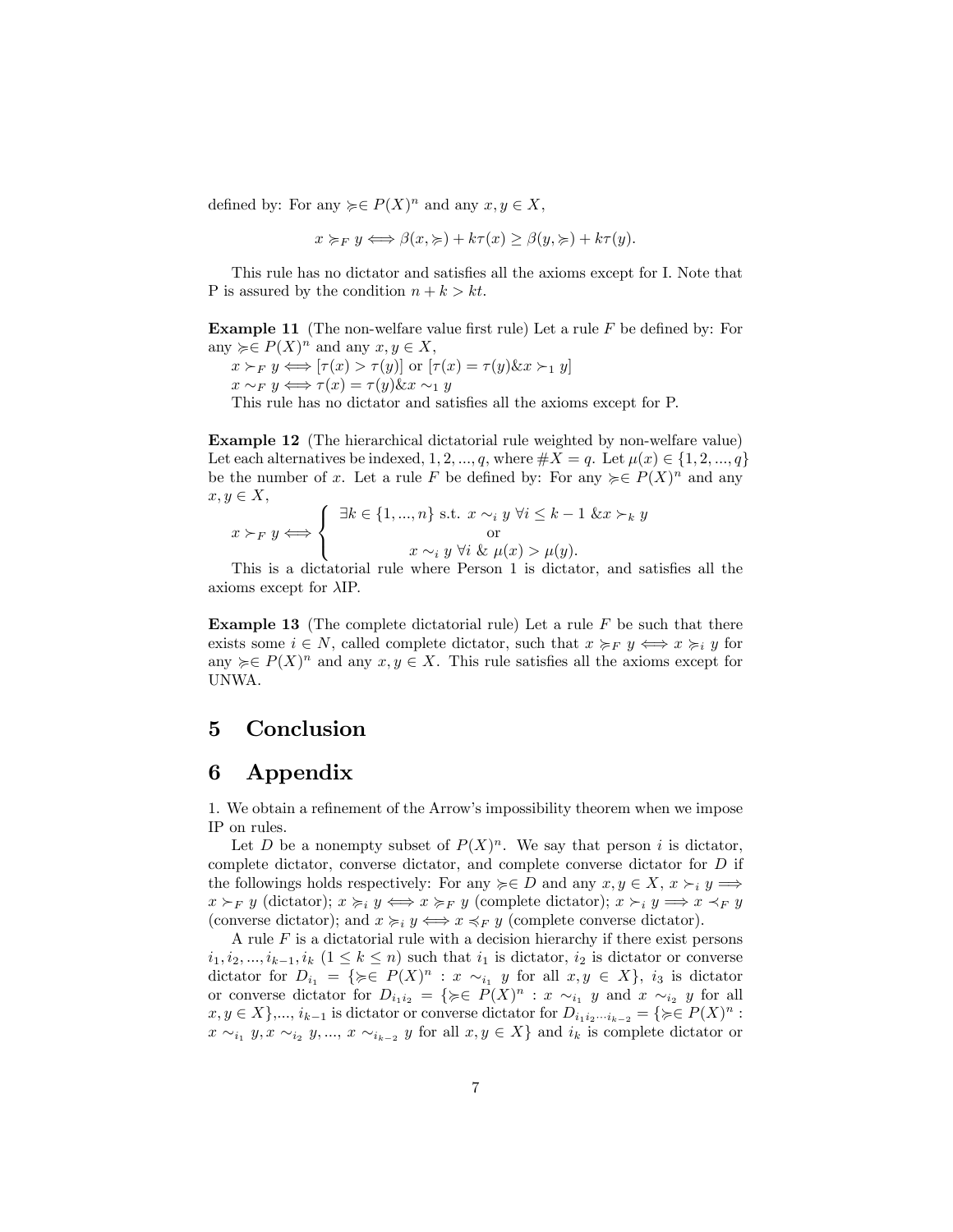complete converse dictator for  $D_{i_1 i_2 \cdots i_{k-1}} = \{ \succcurlyeq \in P(X)^n : x \sim_{i_1} y, x \sim_{i_2} y, ...,$  $x \sim_{i_{k-1}} y$  for all  $x, y \in X$ .

There is a vast variety of decision hierarchy. The shortest decision hierarchy consists of only one person  $i_1$  who is complete dictator whereas all the persons take part in the longest decision hierarchy. Thanks to I, social preferences induced from a dictatorial rule with a decision hierarchy are lexicographic order; for any  $\succcurlyeq\in P(X)^n$  and any  $x, y \in X$ ,

 $x \succ_F y \iff x \succ_{i_1} y$  or  $[\exists k' \leq k \text{ s.t. } x \sim_{i_1} y, x \sim_{i_2} y, ..., x \sim_{i_{k'-1}} y \&$  $(x \succ_{i_{k'}} y$  or  $x \prec_{i_{k'}} y)$ ].

 $x \sim_F y \iff x \sim_{i_1} y, x \sim_{i_2} y, ..., x \sim_{i_{k-1}} y$  and  $x \sim_{i_k} y$ .

**Theorem 3** If a rule  $F$  satisfies  $FR$ , I,  $P$  and I $P$ , it is a dictatorial rule with a decision hierarchy.

**Proof.** Let  $i_1$  be dictator. Let  $x, y \in X$  and  $\succeq \in P(X)^n$  such that  $x \sim_{i_1} y$  and  $x \succ_i y$  for all  $i \neq i_1$  be given. Then we have  $x \succ_F y$ ,  $x \prec_F y$  or  $x \sim_F y$ . Thanks to FR, I and IP, these hold for all  $x, y \in X$ . That is, for any  $x, y \in X$  and any  $\succcurlyeq\in P(X)^n$ , if  $x \sim_{i_1} y$  and  $x \succ_i y$  for all  $i \neq i_1$ , then  $x \succ_F y$  (Case1),  $x \prec_F y$ (Case 2) or  $x \sim_F y$  (Case 3).

Case 1: If  $n \geq 3$ , then letting  $D_{i_1}$  be the new domain with the society of  $n-1$  persons except for  $i_1$ , we can apply Arrow's impossibility theorem and show the existence of  $i_2$  who is dictator for  $D_{i_1}$ . If  $n = 2$ , IP shows that the other person  $i_2$  is complete dictator for  $D_{i_1}$ , which completes the proof.

Case 2: If  $n \geq 3$ , then letting  $D_i$ , be the new domain with the society of  $n-1$  persons except for  $i_1$ , we can apply Arrow's impossibility theorem without Pareto (See Wilson (), Binmore (), and Fountain and Suzumura ()) and show the existence of  $i_2$  who is converse dictator for  $D_{i_1}$ . If  $n = 2$ , IP shows that the other person  $i_2$  is complete converse dictator for  $D_{i_1}$ , which completes the proof.

Case 3: We show that  $i_1$  is complete dictator, which completes the proof. Take three alternatives  $a, b, c$  and  $\succeq \in P(X)^n$  such that  $a \sim_{i_1} b \sim_{i_1} c$ , and  $a \succ_i b, a \succ_i c$  for all  $i \neq i_1$ . Case 3 implies  $b \sim_F a \sim_F c$ , which by FR further implies  $b \sim_F c$ . Noting that for any  $i \neq i_1$ , no preference between b and c is specified, we have the desired result.

If either Case 1 or Case 2 holds, the same proof is repeated by letting  $D_{i_1i_2}$ be the new domain with the society of  $n-2$  persons except for  $i_1$  and  $i_2$ . If either Case 1 or Case 2 hold again here, the proof is also repeated again by letting  $D_{i_1i_2i_3}$  be the new domain with the society of  $n-3$  persons except for  $i_1$ ,  $i_2$  and  $i_3$ . The proof completes when it finds person  $i_k$   $(k \leq n)$  who is complete dictator. Note also that IP is applied when  $k = n$ .

Note that if a rule is a dictatorial rule with a decision hierarchy, it does not use non-welfare attributes. If we impose strong Pareto (SP), which says  $\forall \succcurlyeq\in P(X)^{n}, \forall x, y \in X, [x \succcurlyeq_i y \forall i \& x \succ_i y \exists i \Longrightarrow x \succ_{F} y],$  then the decision hierarchy is uniquely characterized, i.e., someone is dictator and each of the rest plays as dictator at each stage in the hierarchy.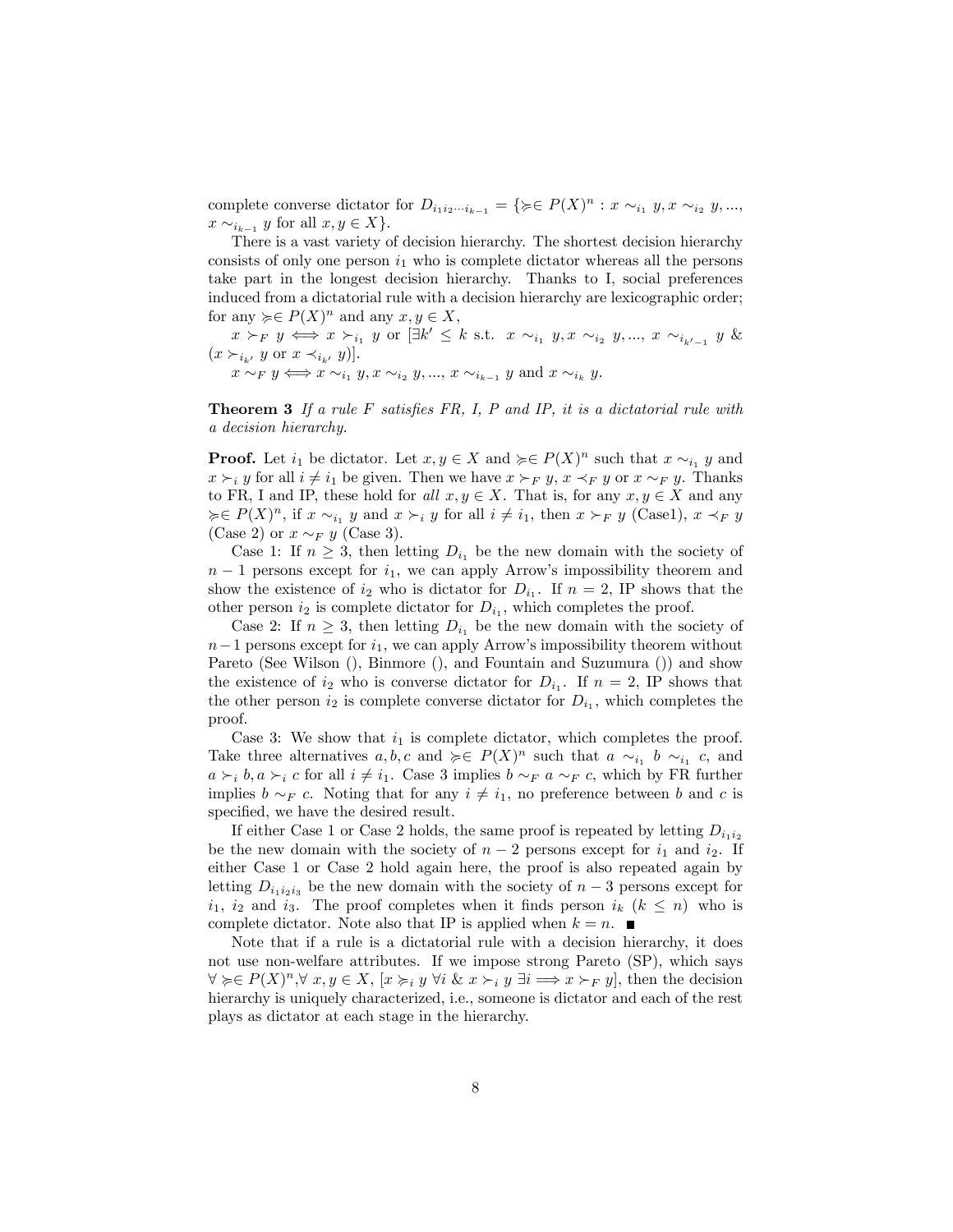2. Cases 1, 2 and 6: Given  $\succcurlyeq \in P(X)^n$ , we define a lexicographic order  $\succcurlyeq_L$ as follows.

For any  $x, y \in X$ , the asymmetric part of  $\succcurlyeq_L$  is defined by

$$
x \succ_L y \Longleftrightarrow \begin{cases} \exists k \in \{1, ..., n\} \text{ s.t. } x \sim_i y \ \forall i \leq k - 1 \ \& x \succ_k y \\ \text{or} \\ x \sim_i y \ \forall i \ \& \ \tau(x) > \tau(y). \end{cases}
$$

The symmetric part is defined by  $x \sim_L y \iff x \sim_i y \; \forall i \; \& \; \tau(x) = \tau(y).$ 

Let a rule F be such that  $x \succcurlyeq_F y \iff x \succcurlyeq_L y$  for any  $\succcurlyeq \in P(X)^n$  and any  $x, y \in X$ . Person 1 is dictator for F. This rule illustrates Cases 1, 2 and  $6^3$ . It is obvious that  $F$  satisfies FR, I, P,  $\lambda$ IP and UNWA, and violates IP.

Case 3: Let a rule F be such that for any  $\succcurlyeq \in P(X)^n$  and any  $x, y \in X$ ,

$$
x \succcurlyeq_F y \Longleftrightarrow \begin{cases} x \succcurlyeq_1 y & \text{if } x, y \in X_\lambda \cup X_{\lambda'} \text{ with } \#X_\lambda \ge 2 \text{ or } \#X_{\lambda'} \ge 2\\ \text{or } \\ \neg (y \succ_i x \ \forall i \in N) & \text{otherwise.} \end{cases}
$$

This rule illustrates Case 3. This rule satisfies CFR, I, P, UNWA and IP (and hence  $\lambda$ IP), and violates FR. Person 1 is decisive in (1) of Theorem 1. Let  $X = \{x, y, z, w\}$  where the attribute sets are  $\{x, y\}$ ,  $\{z\}$  and  $\{w\}$ . According the rule, 1 is complete dictator<sup>4</sup> on  $\{x, y, z\}$  and  $\{x, y, w\}$  and the Pareto extension rule govern on  $\{z, w\}$ . Non-welfare attributes are used since  $x \succ_1 y$  implies  $x \succ_F y$  whereas  $z \succ_1 w$  does not always imply  $z \succ_F w$ . FR is also violated since  $z \succ_F x \succ_F w$  does not always imply  $z \succ_F w$ .

Case 7: All the singleton attribute sets are indexed  $X_1, ..., X_m$   $(2 \leq m)^5$ . Let a rule F be such that for any  $x, y \in X$  with  $\# (X(x) \cup X(y)) \geq 3, x \succcurlyeq_F y$  $\iff x \succcurlyeq_1 y$ , and for any  $x, y \in X$  with  $\# (X(x) \cup X(y)) = 2$ , i.e.,  $X(x)$  and  $X(y)$  are singleton,  $x \succ_F y \iff (x \succ_i y \forall i)$  or  $[x \in X_p, y \in X_q, p > q$  and  $\neg (y \succ_i x \forall i)].$ 

Note that  $x \sim_F y$  never happens if  $X(x)$  and  $X(y)$  are singleton. This rule illustrates Case 7, satisfying CFR, I, P, IP and UNWA, and violating FR and IP. Person 1 is decisive for any pair  $(x, y)$  except for  $\{x\} = X(x)$  and  ${y} = X(y)$ , but not dictator.

Case 8: Suppose that there exist at least three attribute sets. Let  $A, B, C$  be such that  $A = \{x : \tau(x) = 1\}, B = \{x : \tau(x) = 2\}$  and  $C = \{x : \tau(x) \ge 3\}.$  A binary relation  $\geq_T$  is defined by its asymmetric parts  $\geq_T$  and symmetric parts  $=\tau$  as follows:

$$
\begin{array}{rcl}\nx >_T y & \iff & [x \in A \& y \in B] \lor [x \in B \& y \in C] \lor [x \in C \& y \in A] \\
x =_T y & \iff & [x, y \in A] \lor [x, y \in B] \lor [x, y \in C]\n\end{array}
$$

<sup>&</sup>lt;sup>3</sup>Note that the only possible attribute sets for Case 1 are  $X - \{x\}$  and  $\{x\}$  for any  $x \in X$ . Thus Person 1 is dictator for Case 1.

 $4$  See Example 12 for the definition.

<sup>&</sup>lt;sup>5</sup> If  $m = 1$ , the only possible attribute sets are  $X - \{x\}$  and  $\{x\}$  on which a dictator governs.